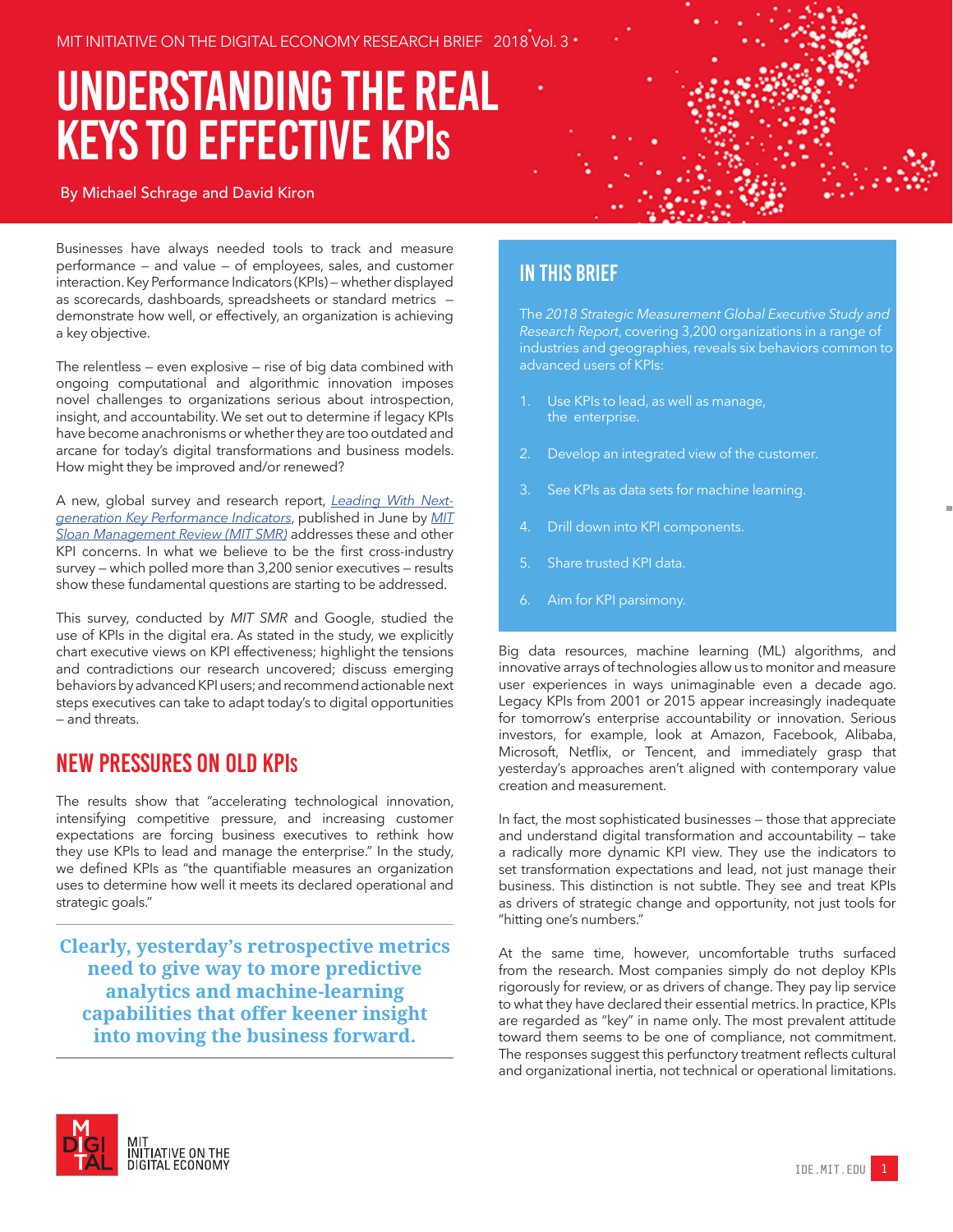# Understanding The Real Keys To Effective KPis

#### By Michael Schrage and David Kiron

In terms of perceived effect and influence, our survey finds that most organizations are KPI underachievers. They get significantly less value than they say they want. Their returns on KPI investment are low.

#### Better Alignment Needed

For example, we were surprised that only a quarter of the executives (26%) say their functional KPIs are well-aligned with the organization's strategic objectives. That means roughly three-quarters of respondents acknowledge a disconnect between functional and strategic metrics. They're not aligned. They've got more data and better analytics than ever yet their organizations don't clearly align functional operations with strategic aspirations. This survey offers a clear warning to KPI underachievers:

**Perfunctory and commodity KPIs yield perfunctory and commodity outcomes. That's a recipe for stagnation and decline as global competition intensifies.**



Percentages do not total 100 due to "Don't know" responses

#### **Figure 1 M. Schrage and D. Kiron, "Leading With Next-Generation Key Performance Indicators,"** *MIT Sloan Management Review***, June 2018.**

Business leaders worldwide now struggle to strike a workable balance between tactical and strategic KPIs; operational and financial KPIs; and KPIs that effectively capture the moment while anticipating the future. This imbalance is a source of



measurable dissatisfaction and concern as data available for KPI refinement and improvement increases.

Executives also appear torn between adding more detailed KPIs and focusing in on a smaller, simplified set. Intriguingly, no consensus of KPI best practice emerged from the survey. But we did find small slices of companies exhibiting sophisticated datadriven and analytically innovative approaches to maximizing the impact of their KPIs. Their behaviors merit closer examination.

We are tremendous admirers of the work of Robert Kaplan and the Balanced Scorecard. Peter Drucker's MBOs and Intel's OKRs now evangelized by Kleiner Perkins venture capitalist John Doerr — are excellent, too. However, their approaches represent pre-Internet, pre-big data, pre-ML ways to think about accountability and business aspirations. Algorithmic innovation and data volume, as well as variety and velocity, profoundly disrupt these legacy KPI approaches.

The survey makes clear that legacy KPIs have become less valuable for tomorrow's accountabilities and aspirations. The research shows that as "next-generation predictive algorithms are incorporated into business process planning and design, they seem destined to inspire next-generation digital dashboards." KPIs will consequently offer predictive and prescriptive indicators, not just rearview-mirror reviews. Using yesterday's tools to guide an organization into the future is like navigating with a magnetic compass instead of a GPS. Data-driven companies that leverage advances and reconceive their KPIs will enjoy distinct competitive advantages. This can already be seen in digitally enlightened firms ranging from Amazon to Alibaba to Netflix to Facebook.

#### Marketing Implications

The trends we discovered — individually and collectively — have particular relevance to chief marketing officers (CMOs) and other marketing executives. These leaders increasingly find themselves held accountable for growth-oriented objectives and strategies. They need to use data and analytics in new ways to find new growth. Accordingly, these executives are exploring new and novel KPIs. More traditional marketing performance measures, such as campaign effectiveness or click-through conversions, are giving way to more customer experience- and influencer/ advocacy-oriented metrics.

Consider Netflix, which was not studied for this report , but serves as a good example. The entertainment service provider not only monitors and collects data on viewer behavior; it also creates and recommends programs based on that data. Netflix uses data and analytics to create more viewers and viewing, and it's likely fueled by a KPI that helps its marketing team greatly.